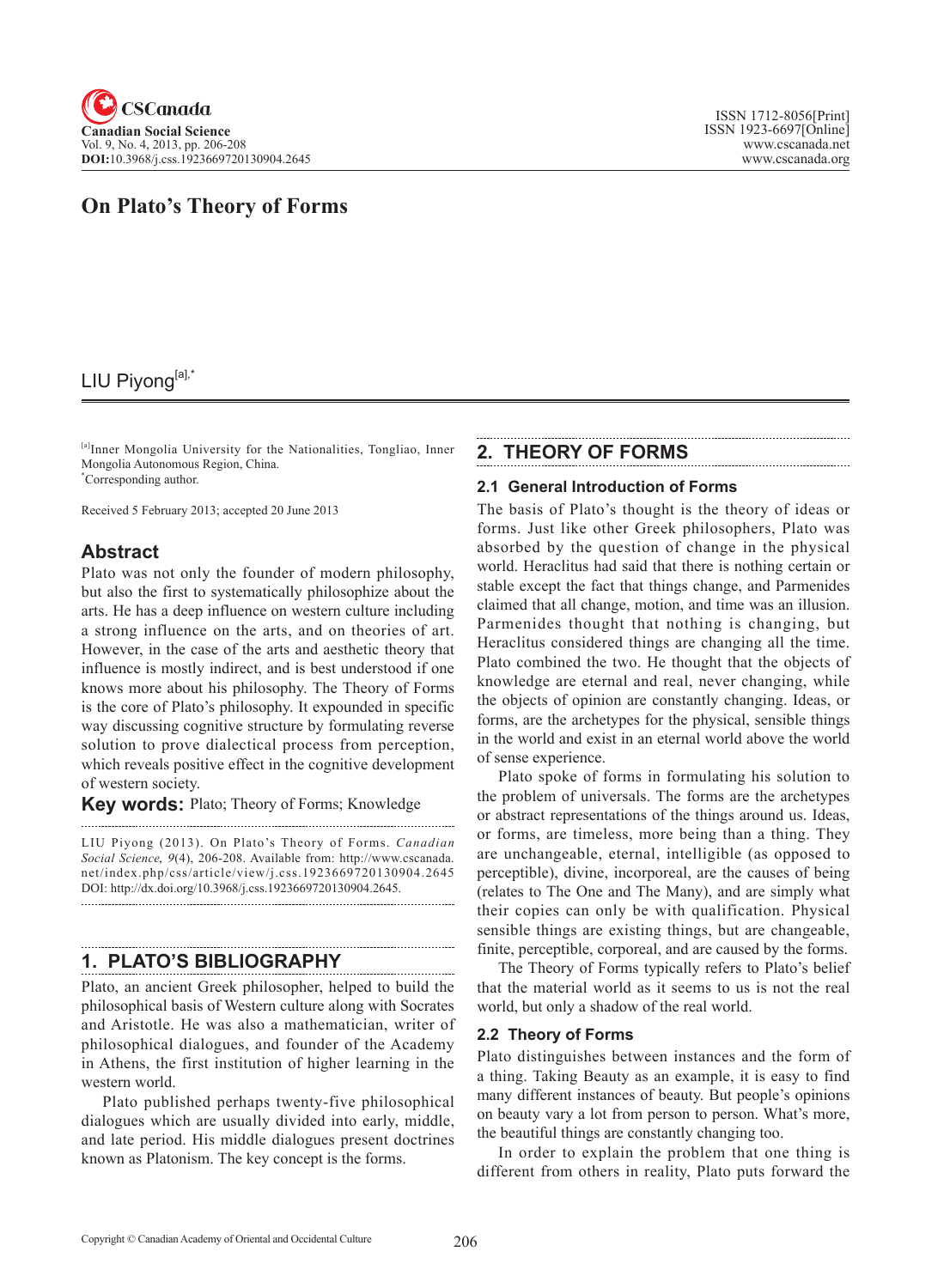theory of Forms (or Ideas). He says that everything has a form which is independent of the actual instances of the thing. It is by these forms that we recognize a characteristic when it occurs. So we can recognize beautiful things by the form of "beauty".

However, things in the reality can change, forms are eternal and single: There is only one form of "beauty" even though there are many different beautiful things.

The forms are eternal and never change, however,it produces the objects and cases of conceptions along with the various changeable matter in the temporal world. They are changing all the time and are in a succession of forms. Thus, the continuous changing world is the source of opinions.

Because the forms are invisible, we have entered the world of forms before they are incarnated in an object, and then memories of them are left. Although it is not easy to realize it, the memory is enough to enable our limited perceptions. Plato believes that the philosophers have the potential to achieve a state of perceiving the forms directly, with his mind's eye. They can achieve this goal by developing skill of distinguishing the abstract qualities, common to groups of things and ideas, in the world; by understanding these are only hypotheses; and by adopting the dialectic method, to classify the qualities in right relationships and order.

There are not certain shapes of Forms. It exists in our minds. According to Plato, Forms are real existence, colorless, shapeless, and incorporeal, visible only to the intelligence? Plato said, the Forms are the cause of the essence of all other things, and the One is the cause of the Forms? Therefore they cannot simply exist. Plato said Forms are related to things in three ways: cause, participation and imitation.

There are three ways to discover forms: recollection, dialectic and desire. Recollection is when our souls remember the Forms from prior existence. Dialectic is when people discuss and explore the Forms together. And third is the desire for knowledge. Plato's Theory of Knowledge enable us to see light to dark; ignorant to educated; reality to really real.

As is illustrated in the Allegory of the Cave, in the Cave we move from the dark of the cave to the light of outdoors, we even see a glimpse of how knowledge can affect us. The Forms told us although we can see something; it does not mean that we can see all of it. And we cannot see something does not mean it does not exist at all.

# **3. THEORY OF FORMS AND THEORY OF KNOWLEDGE**

Theory of Forms correlated with the theory of knowledge, we cannot separate them. Influenced by his teacher Socrates, Plato believed that knowledge is acquirable. And he also convinced two essential characteristics of knowledge.

First, knowledge must be certain and infallible. Second, knowledge must have as its object that which is genuinely real as contrasted with that which is an appearance only. The Real must be fixed, permanent, and unchanging. Plato identified the real with the ideal realm of being as opposed to the physical world of becoming. Consequently, Plato opposed to empiricism which believed that knowledge is derived from sense experience. But Plato thought that propositions derived from sense experience have, at most, a degree of probability. They are not certain.

Moreover, the objects of sense experience are continuously changing in the physical world. As a result of this, objects of sense experience are not proper objects of knowledge. Human beings can acquire true knowledge only through forms, learning to recognize the forms under the transient reality. The object of knowledge is to learn the forms.

Plato expressed his theory of knowledge in the Republic, especially in the discussion of the image of the divided line and the myth of the cave. He distinguishes opinion and knowledge. The claims about our visible world, including the common sense observations and the propositions, are merely opinions, some of which are well founded, some not. But none of them is true knowledge. The Reason results in intellectual insights that are certain and the objects of these rational insights are the abiding universals, the eternal Forms or substances that make up the real world.

## **4. AN ASSESSMENT OF THE STRENGTHS AND WEAKNESSES OF THE THEORY**

The Theory of Forms can adapt to all criticism: There are archetypal forms, corresponding to all terms used by man, many of the terms used by man are incorrect; only the Gods use correct names consistently. Socrates may be presented as agreeing with his interlocutors, this is usually a step in demonstrating their state of ignorance, and indeed that of Socrates. For in the true Socratic tradition the recognition of one's own ignorance is seen as an advancement of knowledge. What's more, if a discussion results in confusion and seeming contradiction, then that too can be seen as the theory at work, for Plato develops in Philebus and Phaedo the notion that because the world of the senses is compounded and finite, the one archetypal form gives rise to apparent opposites on that level.

The Theory of Forms is a hypothesis proved by the process of inference to the best explanation. The Theory of Forms identifies levels of reality, and metaphysical functionalities that Plato reasoned must exist, to make any sense of the world. The actual mechanical processes involved are only defined in a very abstract manner; however, the theory has a counter, in that man cannot conceive the physiology of the Gods.